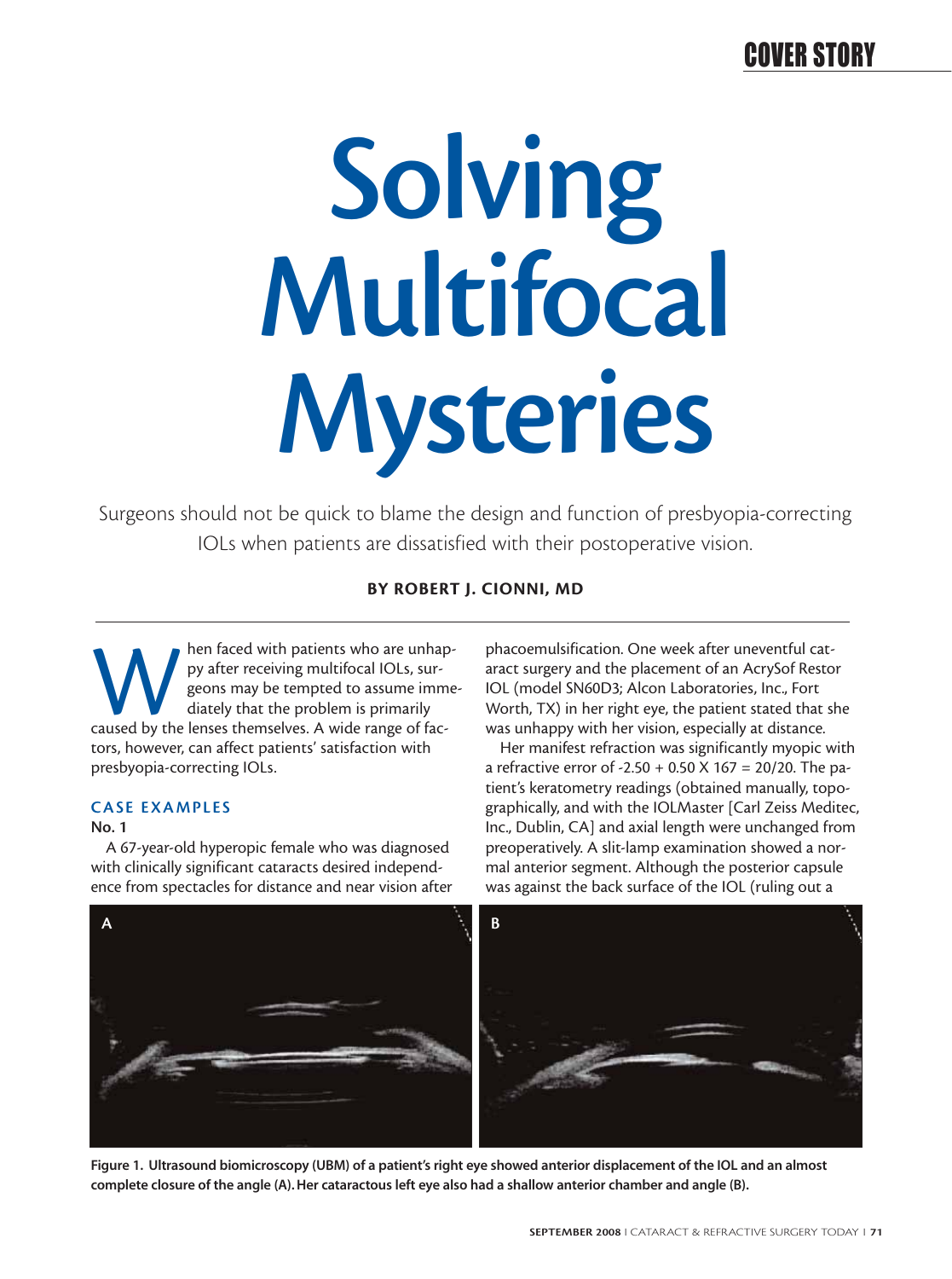## COVER STORY

capsular distension syndrome) and the IOL was completely inside the capsular bag, the optic appeared to be in very close proximity to the posterior surface of the iris. UBM clearly showed that the IOL was displaced anteriorly and demonstrated a nearly complete closure of the angle (Figure 1A). The patient's IOP remained normal, however, and the only symptom of her nearly closed angle was myopia. UBM of the patient's fellow cataractous eye revealed a shallow chamber and angle (Figure 1B).

If the patient had not requested a spectacle-free outcome, my colleagues and I would have recommended that she wear eyeglasses to address her postoperative refractive error. Because she was obviously concerned and unhappy with the result of her cataract surgery, we discussed her symptoms with glaucoma and retina specialists who agreed that her myopia could be caused by mild aqueous misdirection syndrome.

We decided against the implantation of a piggyback IOL, because the ciliary sulcus was too small to accommodate another lens. We also considered performing an IOL exchange but concluded that the outcome would be too uncertain. We instead observed the IOL for 1 month to see if it would spontaneously move posteriorly. When it did not, we performed a pars plana vitrectomy to relieve the suspected aqueous misdirection. One week after the procedure, UBM showed the IOL in a normal axial position (Figure 2). The patient's refraction also improved postoperatively to a spherical equivalent of -0.50 D. She expressed happiness with the vision in her right eye.

Based on the UBM examination of the patient's cataractous left eye and the complications resulting from surgery on her right eye, we decided to perform a primary pars plana vitrectomy at the time of the phacoemulsification and implantation of an AcrySof Restor IOL in her second eye.

After the uncomplicated procedure, the IOL remained in the expected position, and the patient did not experience a refractive surprise.

#### **No. 2**

A 48-year-old male with a history of bilateral cortical cataracts presented for evaluation 2 months after undergoing phacoemulsification and the implantation of an AcrySof Restor IOL (model SN60D3) in his right eye by an outside surgeon. Although the patient had good visual acuity postoperatively (20/25 at distance and J1 at near), he complained that his distance vision was hazy. He was also unhappy with his vision for computer use and resistant to the original surgeon's plan to implant the same type of IOL in his left eye.



**Figure 2. One week after a pars plana vitrectomy, the IOL shown in Figure 1 was in a normal axial position.**

Upon examination, the visual acuity of the patient's pseudophakic eye was nearly plano with minimal cylinder. His pupils measured 4.5 mm in diameter under normal lighting conditions. After a detailed discussion of his options, the patient underwent phacoemulsification with the implantation of a ReZoom IOL (Advanced Medical Optics, Inc., Santa Ana, CA) in his left eye. By 1 month postoperatively, the patient was happy with the vision in his left eye at distance. He requested that we exchange the AcrySof Restor IOL in his right eye for a ReZoom lens, however, because he preferred the vision provided by the latter.

Despite achieving a nearly plano result and a bilateral UCVA of 20/25 (+2 at distance, 20/25 for intermediate, and J2 at near) after an uncomplicated IOL exchange, the patient stated that the ReZoom lens did not improve the vision in his right eye. The etiology of his visual complaints remains unknown, but it clearly was not due to the design of the diffractive multifocal IOL.

#### **No. 3**

A 48-year-old female business consultant who had worn rigid gas permeable contact lenses for 33 years was diagnosed with mild-to-moderate cataracts during an evaluation for LASIK at my colleagues' and my practice. She reported that she had stopped wearing her contact lenses 3 weeks prior to the consultation. At the time of her evaluation, her refraction was -6.00 +1.00 X  $140 = 20/20$  glare = 20/70 OD and -7.00 + 0.50 X 096 =  $20/25$  glare =  $20/50$  OS. Her pupils measured 4 mm in ambient light. Keratomety readings were consistent with the refraction of her right eye but somewhat variable for her left eye.

After discussing presbyopia-correcting IOLs with her surgeon, the patient decided that the AcrySof Restor lens (model SN6OD3) would provide the best near visu-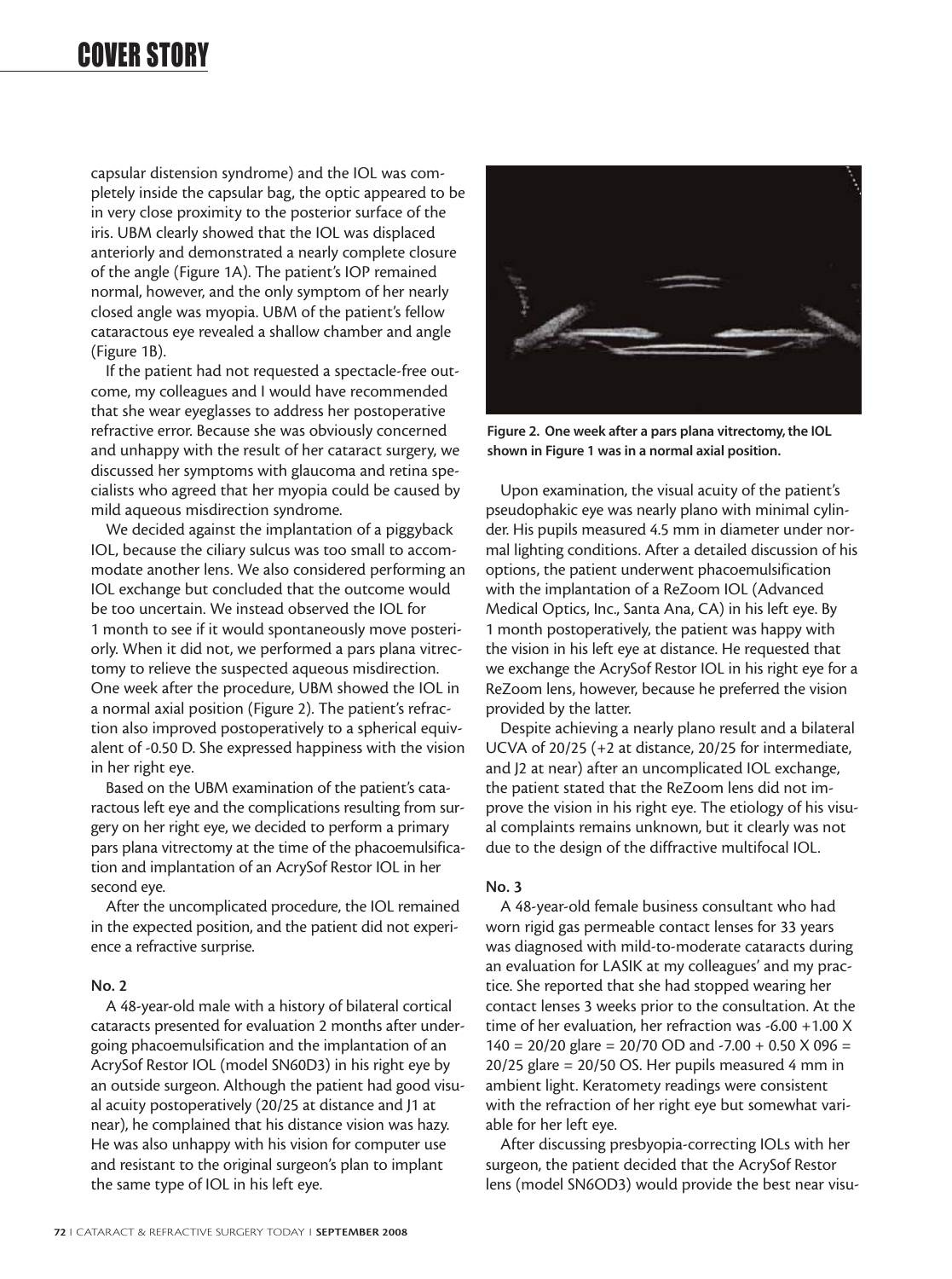

**Figure 3. Wavefront (A) and topographic (B) analyses of the patient's right eye showed a higher degree of astigmatism than described by manifest refraction.**

al acuity and the lowest risk of nighttime glare postoperatively. The AcrySof Restor Aspheric IOL (model SN6AD3; Alcon Laboratories, Inc.) had not yet been cleared for clinical use.

During an uneventful procedure, the surgeon implanted AcrySof Restor IOLs in the patient's right (12.00 D, goal = +0.25 D) and left (11.00 D, goal =  $+0.29$  D) left eyes. He operated on the steep axis of the right eye and placed a small limbal relaxing incision in the left eye.

One month postoperatively, the patient expressed unhappiness with her visual outcome. She had a UCVA of 20/50 and J3 in both eyes. Her manifest refraction was +0.50 +0.75 X 140 = 20/20 OD and +1.25 +0.75 X  $65 = 20/20 \text{ OS}.$ 

A slit-lamp examination showed significant folds and mild haze in the patient's posterior capsules bilaterally. Fundoscopy and optical coherence tomography were normal for both eyes. After a lengthy discussion with the patient, the surgeon performed a YAG capsulotomy bilaterally. The patient did not report any improvement in her vision after this procedure.

She was then referred to a refractive surgeon who treated her residual hyoperopia and astigmatism with bilateral LASIK. The surgeon used a femtosecond laser to create the corneal flaps. By 2 months postoperatively, the patient's manifest refraction measured -0.25 +0.25 X  $150 = 20/30$ - OD and -0.50 +0.50 X 180 = 20/30+ OS. Her bilateral postoperative UCVA was 20/50 and J7 at near. Her BCVA was now diminished without a discoverable etiology, and the patient was becoming more unhappy with her vision.

Wavefront analysis and topographic imaging of the patient's corneas with the Pentacam Comprehensive Eye Scanner (Oculus, Inc., Lynnwood, WA) demonstrat-

ed a higher degree of astigmatism in her right eye than was reflected by its refraction (Figure 3). In contrast, the left eye had less than 0.50 D of astigmatism and mild myopia (Figure 4). The surgeon also noted spherical aberration in both of the patient's eyes. With her consent, he decided to lift her flaps and treat her residual refractive error with additional LASIK. The treatment was designed to correct astigmatic myopia and aspheric myopia in the patient's right and left eyes, respectively.

By 2 months postoperatively, the patient's second refractive enhancement had not produced the expected results. Despite having open posterior capsules, pristine corneas, normal maculae, and two LASIK enhancements, the patient had a bilateral UCVA of 20/50 and J3 at near (+0.25 +0.25 X 180 = 20/40- OD and -0.25 +1.25 X 172 = 20/25- OS). Bitterly disappointed with her refractive outcome, the patient left our practice to seek a second opinion.

#### **DISCUSSION**

The case examples presented herein highlight several factors that affect patients' satisfaction with presbyopiacorrecting IOLs. Cases No. 1 and 2 show that not all of the problems that patients experience can be attributed to the implanted lenses. In most cases, a careful consideration of the patient's complaint and a thorough investigation into its etiology will lead surgeons to possible solutions that do not require explanting the IOL.

The patient described in case No. 2 probably had some degree of amblyopia in his right eye that was not detected before cataract surgery and that prevented him from achieving his desired vision with the ReZoom IOL.